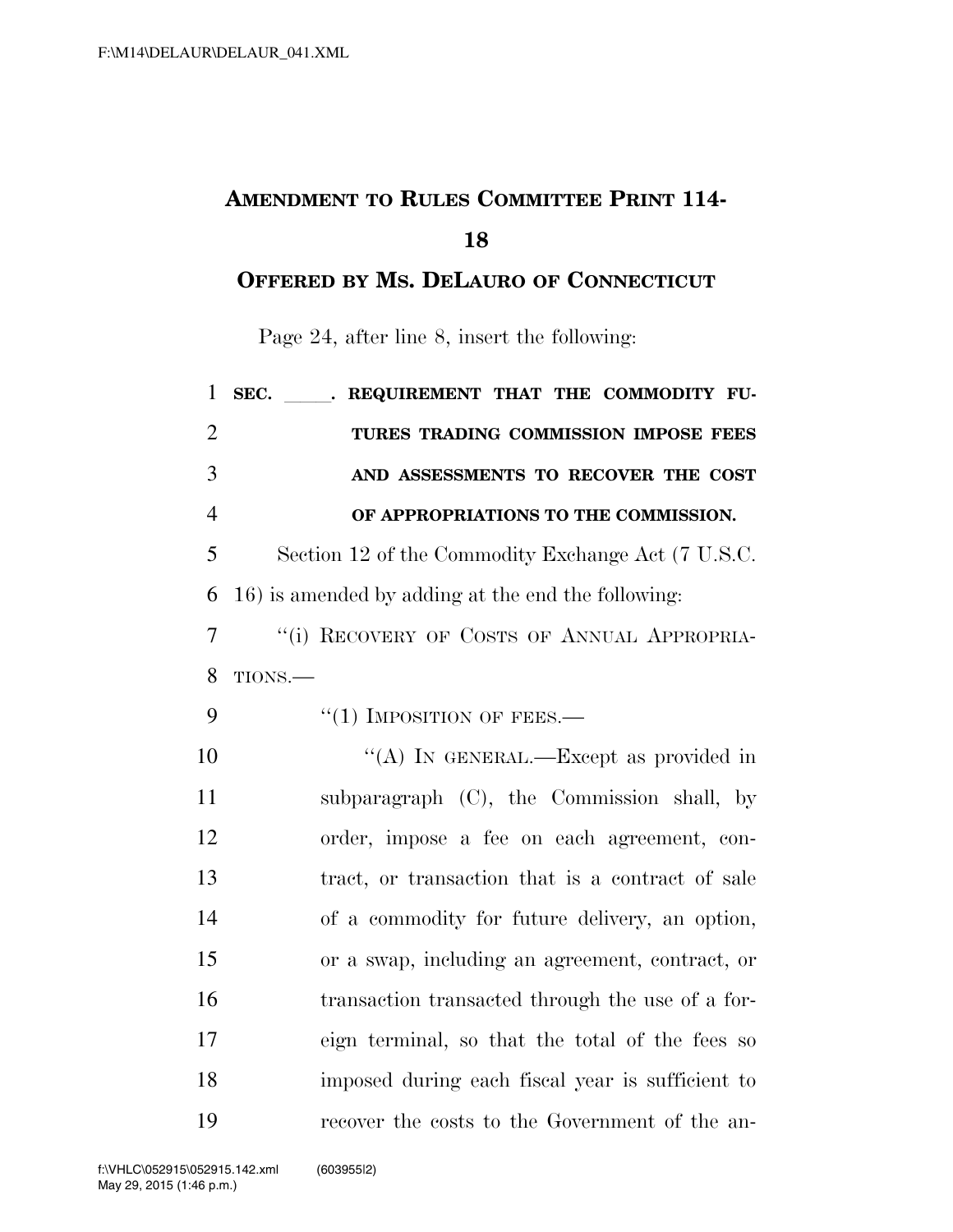| nual appropriation to the Commission by Con- |
|----------------------------------------------|
| gress for the fiscal year.                   |

3 "(B) FOREIGN TERMINAL.—In subpara- graph (A), the term 'foreign terminal' means a technology, software, or device, which is located in the United States and used to execute an agreement, contract, or transaction on a foreign board of trade, or which is located outside of the United States and used to execute an agree- ment, contract, or transaction within the United States on a domestic board of trade.

12 "'(C) EXEMPTIONS.—The Commission, by rule, may exempt any such agreement, contract, or transaction from any fee imposed under this paragraph, if the Commission finds that the ex-emption is consistent with—

 $''(i)$  the public interest; 18 ''(ii) the equal treatment of contract markets, derivatives clearing organizations, and market participants; and

21 ''(iii) the operation of a nationwide market system.

23 "(D) LIMITATION.—The fees imposed under this paragraph on all transactions of the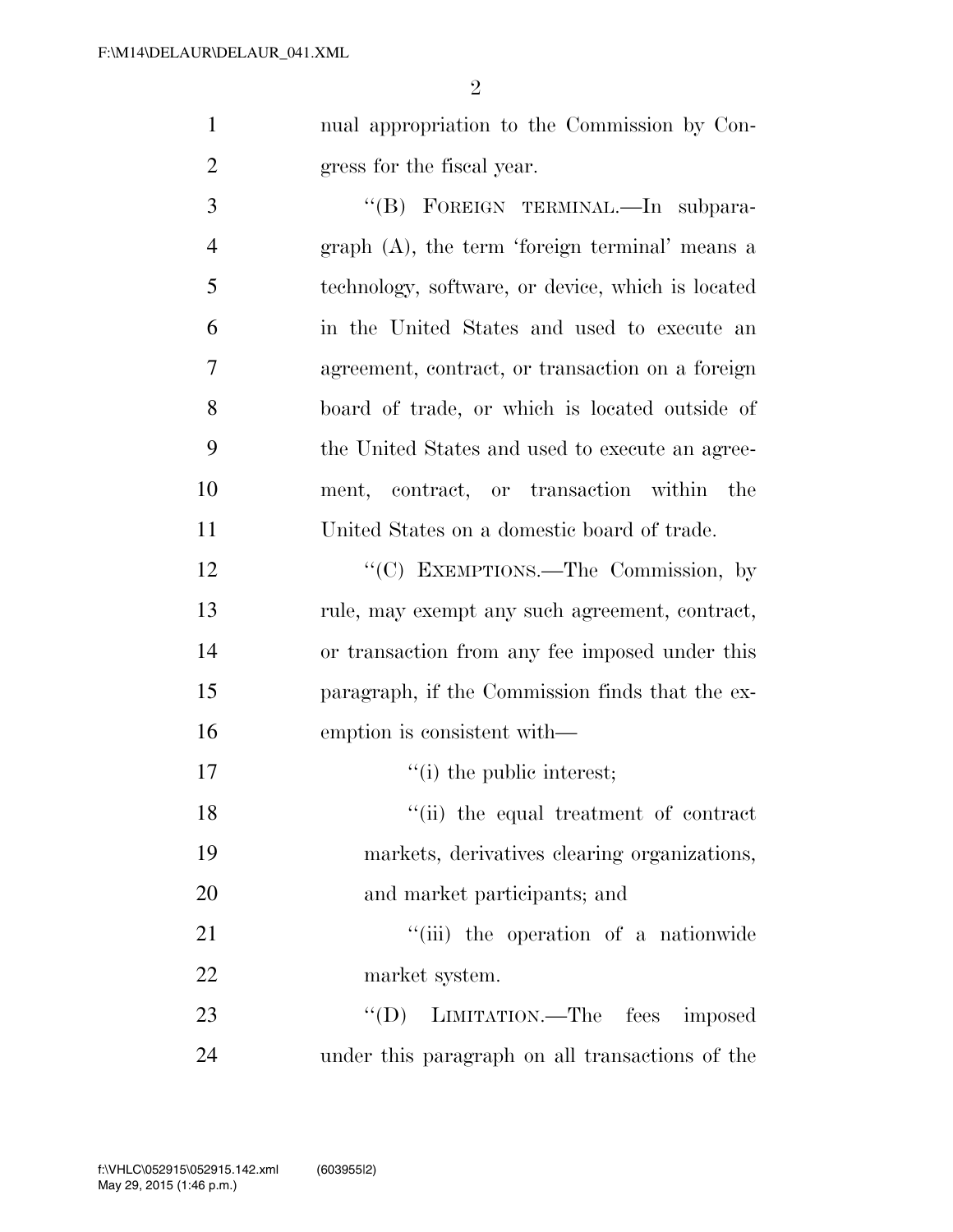same kind shall be determined in a uniform manner.

3 "(E) MID-YEAR ADJUSTMENT.—By March 1 of each fiscal year, the Commission shall de- termine whether, based on the fees collected under this subsection during the first 5 months of the fiscal year, the total of the amounts col- lected and to be collected under this subsection for the fiscal year is reasonably likely to be 10 percent (or more) greater or less than the costs described in subparagraph (A) for the fiscal year. If the Commission so determines, the Commission shall by order, no later than March 14 1 of the fiscal year, adjust the fee rates other- wise applicable under this paragraph for the fis- cal year so that the total of the amounts so col- lected and to be collected is reasonably likely to equal to the costs so described.

19 "'(F) EFFECTIVE DATE.—Subject to para-20 graphs  $(2)(C)$  and  $(4)$ , a fee rate prescribed (or adjusted) under this paragraph for a fiscal year shall take effect on the later of—

23 ''(i) the 1st day of the fiscal year; or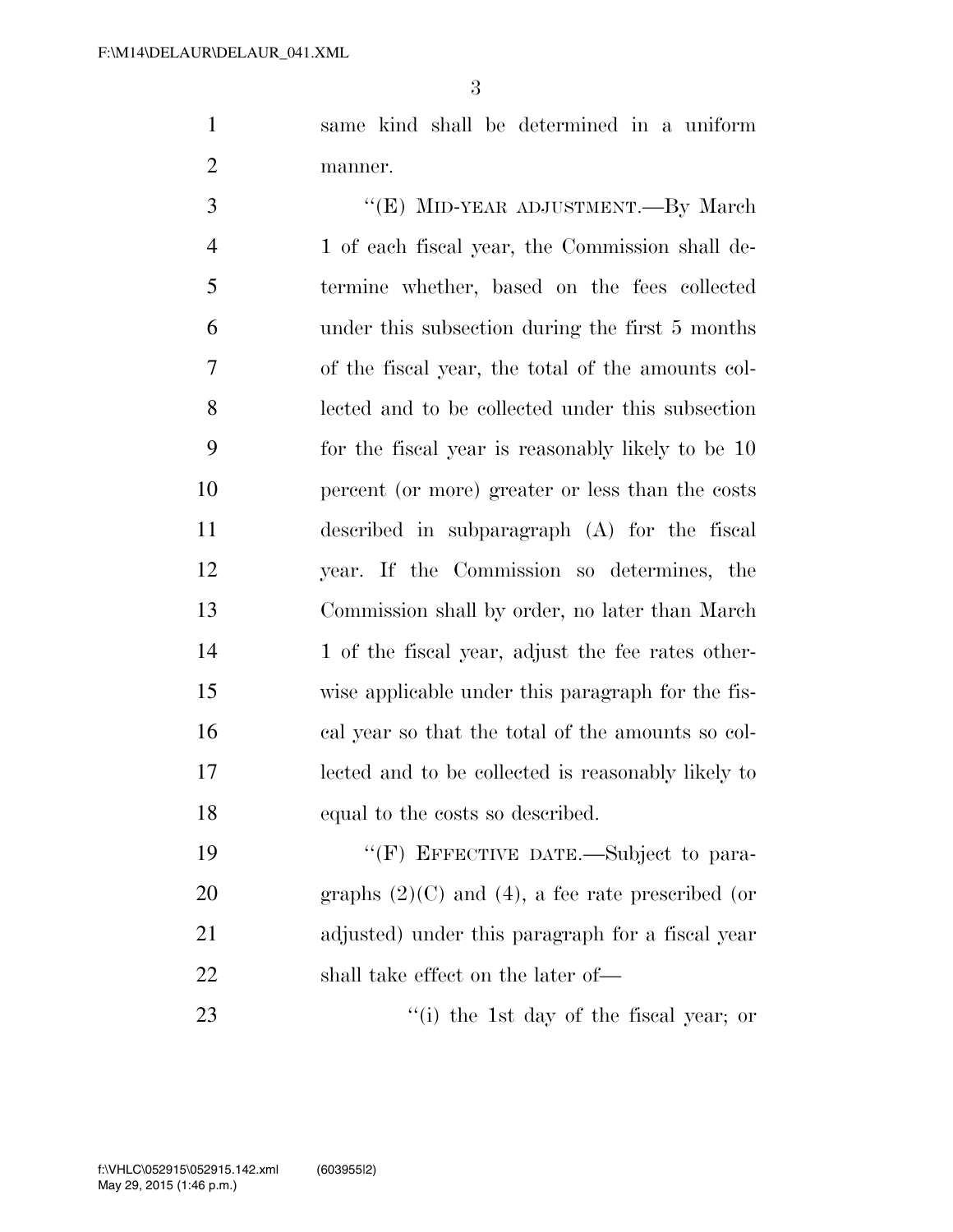| $\mathbf{1}$   | "(ii) 60 days after the date on which            |
|----------------|--------------------------------------------------|
| $\overline{2}$ | a regular appropriation to the Commission        |
| 3              | for the fiscal year is enacted.                  |
| $\overline{4}$ | "(G) PUBLICATION.—The Commission                 |
| 5              | shall publish in the Federal Register notices of |
| 6              | the fee rates applicable under this paragraph    |
| $\overline{7}$ | for a fiscal year not later than 30 days after   |
| 8              | the date on which a regular appropriation to     |
| 9              | the Commission for the fiscal year is enacted,   |
| 10             | together with any estimates or projections on    |
| 11             | which the fee rates are based.                   |
| 12             | "(H) INAPPLICABILITY OF RULE MAKING              |
| 13             | REQUIREMENTS.—In exercising its authority        |
| 14             | under this paragraph, the Commission shall not   |
| 15             | be required to comply with section 553 of title  |
| 16             | 5, United States Code.                           |
| 17             | "(2) PAYMENT AND COLLECTION OF FEES.-            |
| 18             | $\lq\lq (A)$ CLEARED TRANSACTIONS;               |
| 19             | UNCLEARED SWAPS REPORTED TO SWAP DATA            |
| 20             | REPOSITORIES.                                    |
| 21             | "(i) PAYMENT OF FEES.—                           |
| 22             | "(I) CLEARED TRANSACTIONS.-                      |
| 23             | In the case of a contract of sale of a           |
| 24             | commodity for future delivery, an op-            |
| 25             | tion, or a swap that is cleared by a             |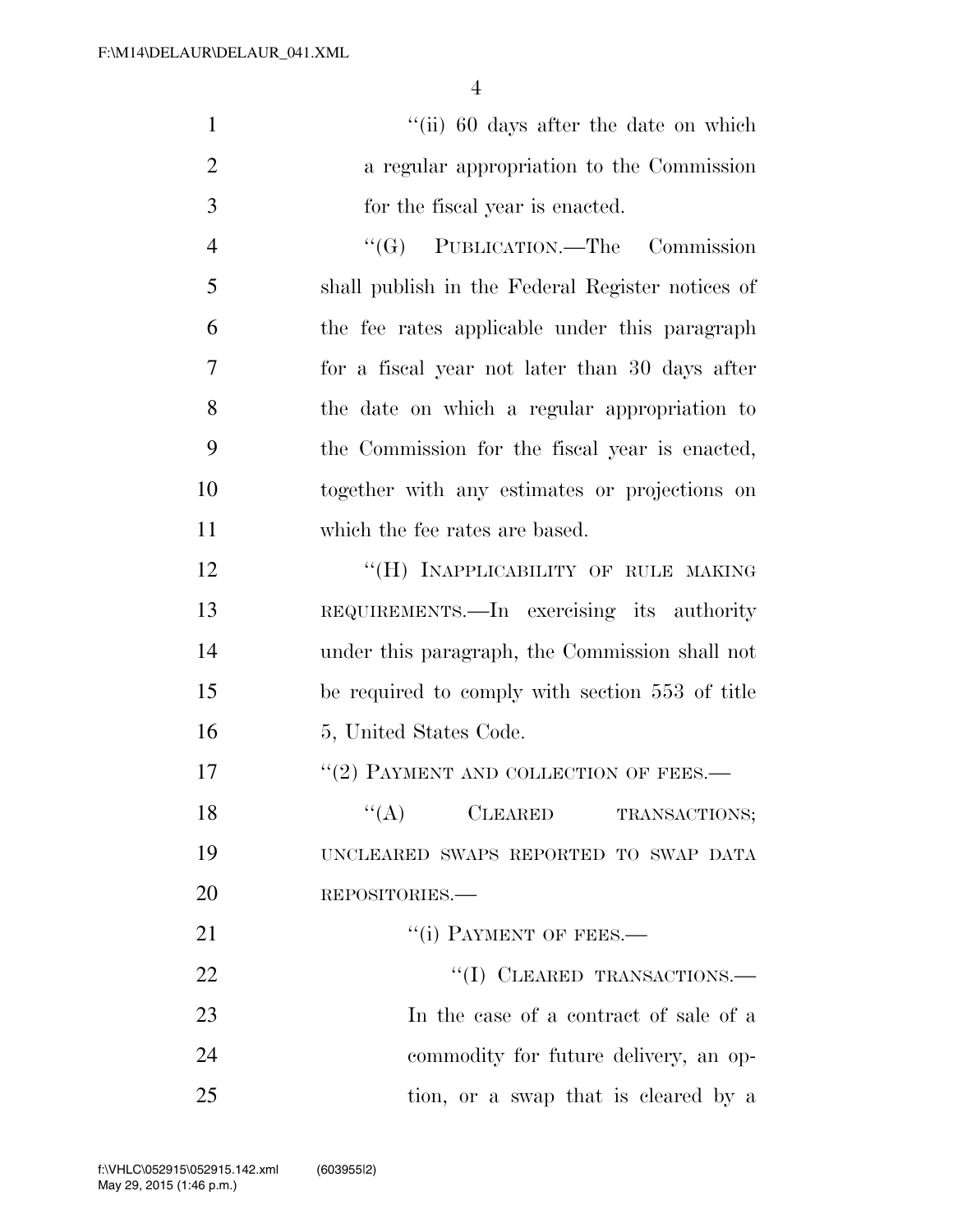| $\mathbf{1}$   | derivatives clearing organization reg-                |
|----------------|-------------------------------------------------------|
| $\overline{2}$ | istered or exempt from registration                   |
| 3              | under this Act, each party to the                     |
| $\overline{4}$ | agreement, contract, or transaction                   |
| 5              | shall pay the fee determined under                    |
| 6              | paragraph (1) to the derivatives clear-               |
| $\overline{7}$ | ing organization.                                     |
| 8              | "(II) UNCLEARED SWAPS<br>RE-                          |
| 9              | PORTED<br><b>TO</b><br>SWAP<br><b>DATA</b><br>REPOSI- |
| 10             | TORIES.—In the case of a swap that                    |
| 11             | is not cleared by a derivatives clearing              |
| 12             | organization registered or exempt                     |
| 13             | from registration under this Act and                  |
| 14             | that is accepted by a swap data repos-                |
| 15             | itory registered under section 21, each               |
| 16             | party to the swap shall pay the trans-                |
| 17             | action fee determined under para-                     |
| 18             | $graph(1)$ to the swap data repository.               |
| 19             | COLLECTION OF FEES.-The<br>``(ii)                     |
| 20             | Commission shall collect the fees paid in             |

 Commission shall collect the fees paid in accordance with clause (i) in such manner and within such time as the Commission deems appropriate, except that if the Com- mission has not collected a fee paid in ac-cordance with clause (i) within 30 days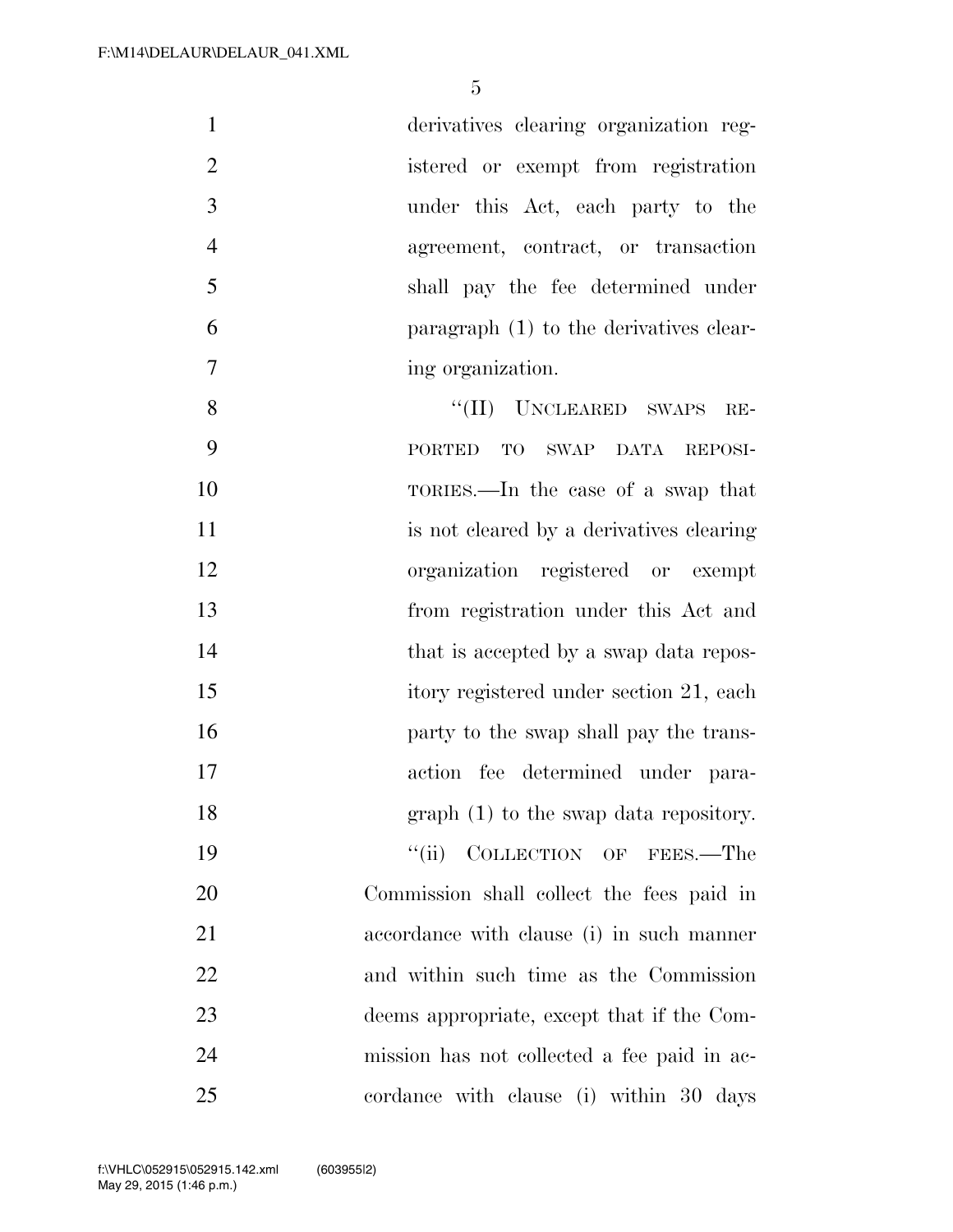after receipt by the derivatives clearing or- ganization or swap data repository, as the case may be, the organization or reposi- tory, as the case may be, shall transmit the fee to the Commission.

 ''(B) UNCLEARED SWAPS REPORTED TO COMMISSION.—In the case of a swap that is not cleared by a derivatives clearing organization registered or exempt from registration under this Act and that is reported to the Commission pursuant to section 4r, each party to the swap shall pay the fee determined under paragraph (1) to the Commission in a manner and within such time as the Commission deems appro-priate.

16 "(C) SUBJECT TO APPROPRIATIONS.—Ex- cept as provided in paragraph (4), a fee shall not be collected under this subsection for a fis- cal year, except to the extent provided in ad-vance in appropriation Acts.

21  $((3)$  DEPOSIT OF FEES.—

22 "(A) OFFSETTING COLLECTIONS.—A fee collected under paragraph (2) for a fiscal year shall be deposited and credited as offsetting col-